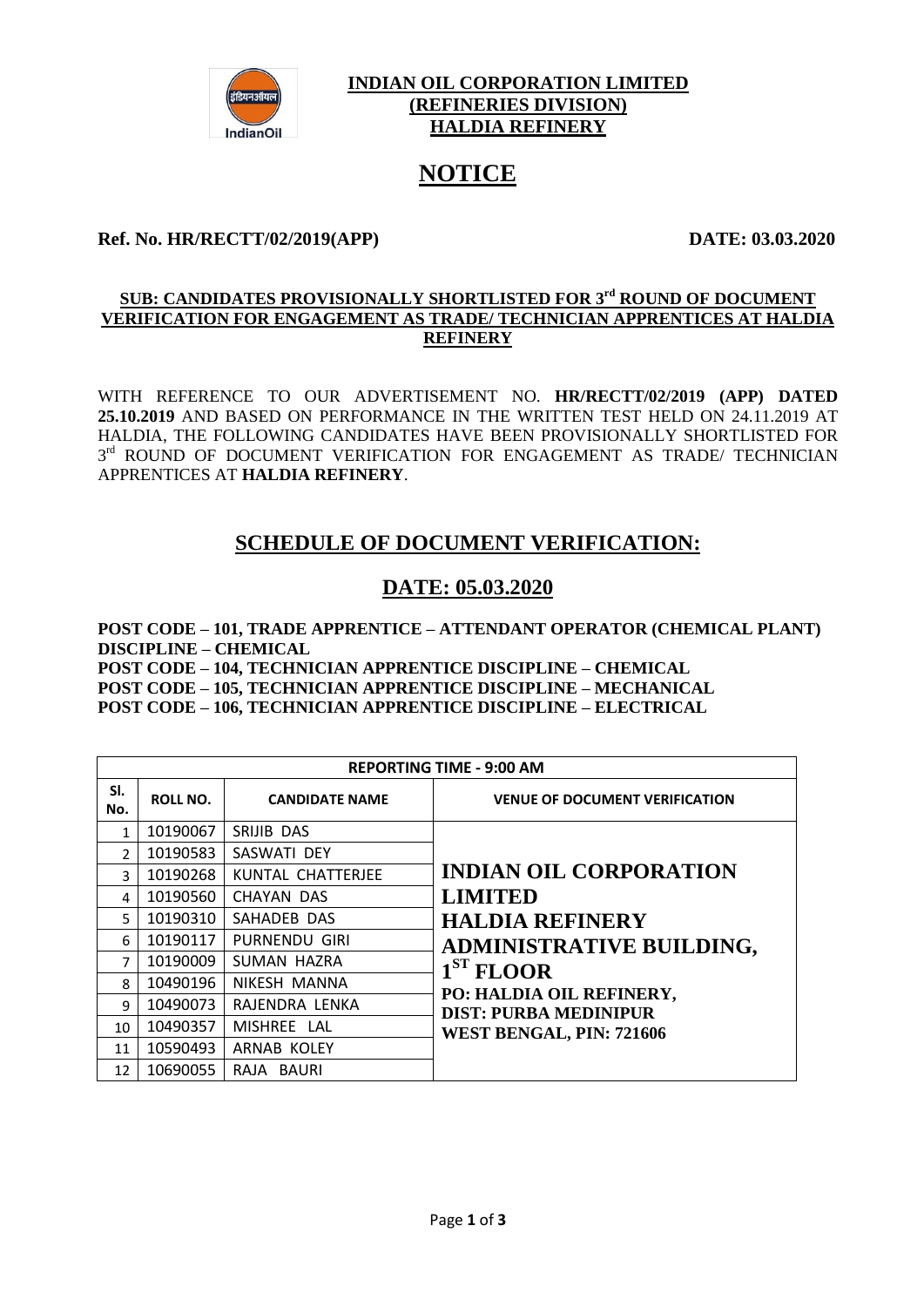## **DATE: 05.03.2020**

#### **POST CODE – 108, TRADE APPRENTICE – SECRETARIAL ASSISTANT POST CODE – 109, TRADE APPRENTICE – ACCOUNTANT POST CODE – 110, TRADE APPRENTICE – DATA ENTRY OPERATOR (FRESHER APPRENTICES) POST CODE – 111, TRADE APPRENTICE - DATA ENTRY OPERATOR (SKILL CERTIFICATE HOLDERS)**

| <b>REPORTING TIME - 12 NOON</b> |                 |                           |                                                                           |  |
|---------------------------------|-----------------|---------------------------|---------------------------------------------------------------------------|--|
| SI.<br>No.                      | <b>ROLL NO.</b> | <b>CANDIDATE NAME</b>     | <b>VENUE OF DOCUMENT VERIFICATION</b>                                     |  |
| 1                               | 10890318        | <b>BEDADYUTI SAHA</b>     |                                                                           |  |
| $\mathcal{P}$                   | 10890066        | NILIMESH PATTANAYAK       | <b>INDIAN OIL CORPORATION</b><br><b>LIMITED</b><br><b>HALDIA REFINERY</b> |  |
| 3                               | 10890118        | ANURAG MITRA              |                                                                           |  |
| 4                               | 10890170        | RAHUL BHOWMICK            |                                                                           |  |
| 5                               | 10890147        | AHANA DUTTA               |                                                                           |  |
| 6                               | 10990072        | <b>RAHUL PRASAD DAS</b>   | <b>ADMINISTRATIVE BUILDING,</b>                                           |  |
| $\overline{7}$                  | 11090057        | SAUVIK SARKAR             | $1ST$ FLOOR                                                               |  |
| 8                               | 11091291        | <b>TANMAY CHAKRABARTY</b> | PO: HALDIA OIL REFINERY,                                                  |  |
| 9                               | 11091389        | <b>DEBOLINA MAJI</b>      | <b>DIST: PURBA MEDINIPUR</b>                                              |  |
| 10                              | 11091380        | PUJA SARKAR               | <b>WEST BENGAL, PIN: 721606</b>                                           |  |
| 11                              | 11091117        | DIBYANDU ROY              |                                                                           |  |
| 12                              | 11190027        | SUVOJIT DHARA             |                                                                           |  |

# **IMPORTANT INSTRUCTIONS FOR THE CANDIDATES**

THE CANDIDATES ARE ADVISED TO BRING THE **ORIGINAL** AND **ONE SET OF SELF-ATTESTED PHOTOCOPIES** OF THE FOLLOWING DOCUMENTS RELATED TO THEIR AGE, QUALIFICATION, CASTE/CATEGORY (IF APPLICABLE) AND **4 (FOUR) COPIES OF COLOUR PASSPORT SIZE PHOTOGRAPHS AND ANY GOVT. ISSUED PHOTO-IDENTITY PROOF IN ORIGINAL (PAN CARD, AADHAAR CARD, DRIVING LICENCE, PASSPORT ETC.)** AT THE TIME OF REPORTING FOR DOCUMENT VERIFICATION, FAILING WHICH THEIR CANDIDATURE IS LIABLE TO BE CANCELLED.

- 1. PRINTOUT OF APPLICATION FORM DULY SIGNED BY THE CANDIDATE & CALL LETTER FOR WRITTEN TEST.
- 2. 10<sup>TH</sup> PASS/MATRICULATION CERTIFICATE ISSUED BY THE CONCERNED EDUCATION BOARD AS PROOF OF DATE OF BIRTH. **NO OTHER DOCUMENT WILL BE ACCEPTED FOR VERIFICATION OF DATE OF BIRTH.**
- 3. CLASS XII MARKSHEET ISSUED BY THE CONCERNED BOARD/ SEMESTER-WISE/ YEAR-WISE MARK SHEETS OF ITI (FITTER) ISSUED BY NCVT OR SCVT/GRADUATION/DIPLOMA ENGINEERING
- 4. CLASS XII/FINAL ITI (FITTER) ISSUED BY NCVT OR SCVT/ GRADUATION/ DIPLOMA CERTIFICATE ISSUED BY RESPECTIVE BOARD/ AUTHORITY.
- 5. CONVERSION CERTIFICATE FROM CGPA/OGPA/LETTER GRADE TO PERCENTAGE OF MARKS, IF APPLICABLE, FROM CONCERNED UNIVERSITY/ INSTITUTE.
- 6. CERTIFICATE MENTIONING THE DATE OF PUBLICATION OF RESULT FROM THE PRINCIPAL OF THE POLYTECHNIC/ SCHOOL/COLLEGE/ INSTITUTE FROM WHERE THE CANDIDATE PURSUED HIS/HER CLASS XII/ ITI (FITTER)/ GRADUATION/ DIPLOMA COURSE (QUALIFYING EXAMINATION), IF APPLICABLE.